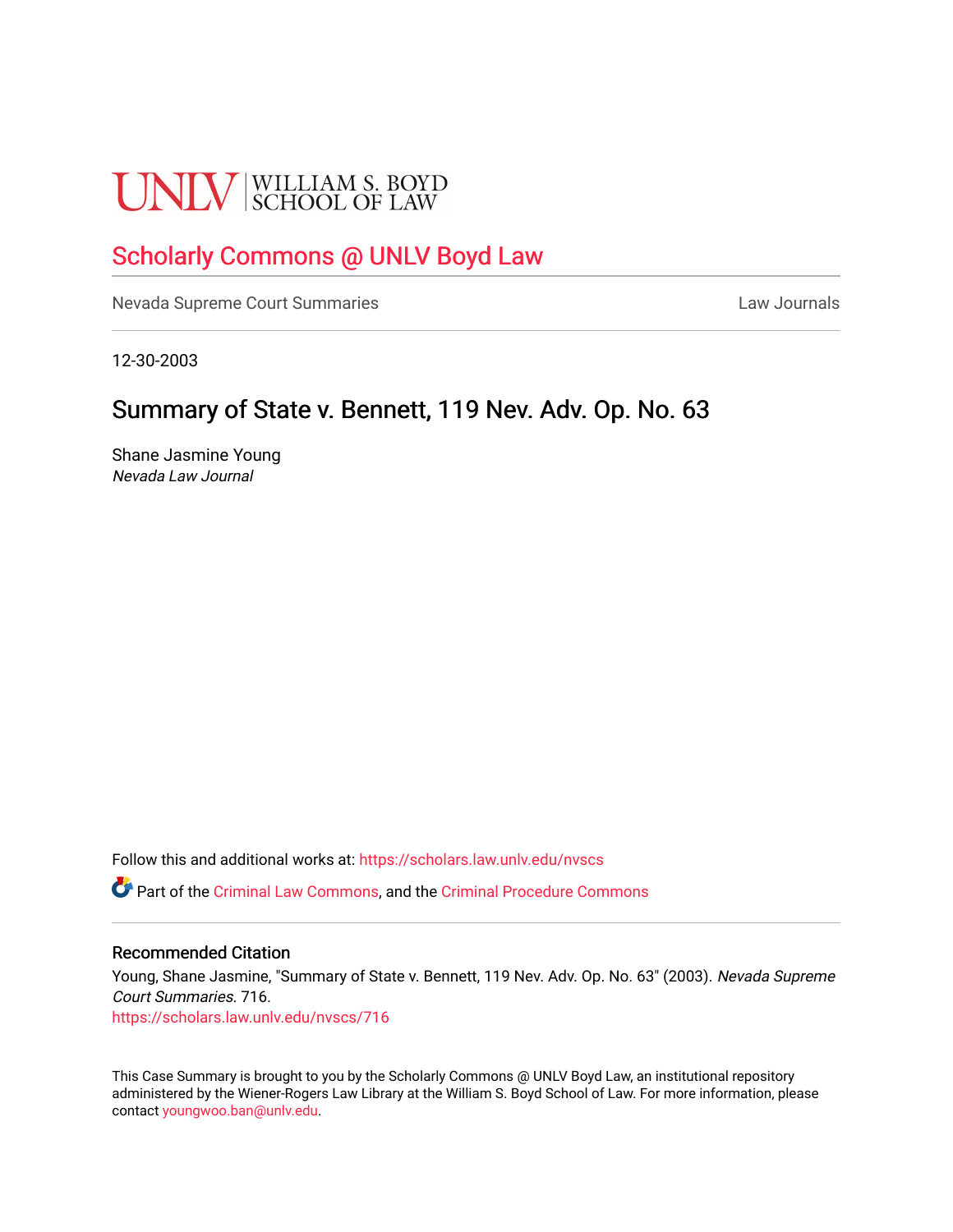# *State v. Bennett*, 119 Nev. Adv. Op. No. 63 (Dec. 30, 2003)<sup>1</sup>

## **CRIMINAL LAW – HABEAS CORPUS**

#### **Summary**

Appeal and cross-appeal from a district court order granting in part and denying in part Defendant's post-conviction petition for a writ of habeas corpus in a capital case.

#### **Disposition/Outcome**

 Affirmed the district court order vacating Defendant's death sentence and ordering a new penalty hearing.

#### **Factual and Procedural History**

 On February 8, 1988, Edward Bennett, age 18, purchased a handgun in Provo, Utah. The next day, Bennett and his accomplice Joseph Beeson traveled to Las Vegas, Nevada and attempted to rob a clerk at a Stop N' Go Market there.<sup>2</sup> Beeson shot, but did not kill, a customer, Derrick Franklin; Bennett shot and killed the store clerk, Michelle Moore.<sup>3</sup> Police later linked the gun used in the Las Vegas robbery-murder to Bennett's purchase in Provo. Bennett's fingerprints were also found on the Stop N' Go Market door and cash register counter.

Bennett was arrested and charged with attempted robbery with use of a deadly weapon, murder with the use of a deadly weapon and attempted murder with the use of a deadly weapon. Bennett was tried by a jury and was convicted of all counts.

At his penalty hearing, Bennett presented many witnesses who aggregately testified that Bennett: suffered from dyslexia; had problems with alcohol and drugs (including marijuana, LSD and cocaine); was influenced by his peers, including Beeson, whom he looked up to; suffered from depression and suicidal tendencies; listened to and wrote lyrics resembling heavy metal music, though he was not a devil worshipper; and had turned his life to God after his arrest and wanted his previous educators to tell his story to other kids to save them from the evils of hell. Bennett's family further testified that Bennett was a happy and helpful youth; although, he had problems in school because of his dyslexia, dropped out after the tenth grade and had become distant and withdrawn the year prior to his arrest.

The State also presented witnesses at the penalty hearing, including police officers that testified about Bennett's previous arrest for drug and paraphernalia possession and an

 $\overline{a}$ 

<sup>&</sup>lt;sup>1</sup> By Shane Jasmine Young

<sup>&</sup>lt;sup>2</sup> Unlike the other stores Bennett and Beeson cased, this Stop N' Go did not have bullet proof glass surrounding the register.

<sup>&</sup>lt;sup>3</sup> Bennett subsequently returned to Utah, and on March 5, 1988, told his friend, Jeffrey Chidester, about the murder. According to Chidester, Bennett bragged about his "killing spree." Chidester reported this information to the Utah police, who then contacted the Las Vegas Metropolitan Police Department (LVMPD). Chidester received a total of \$32,000 as a reward for providing information to the police.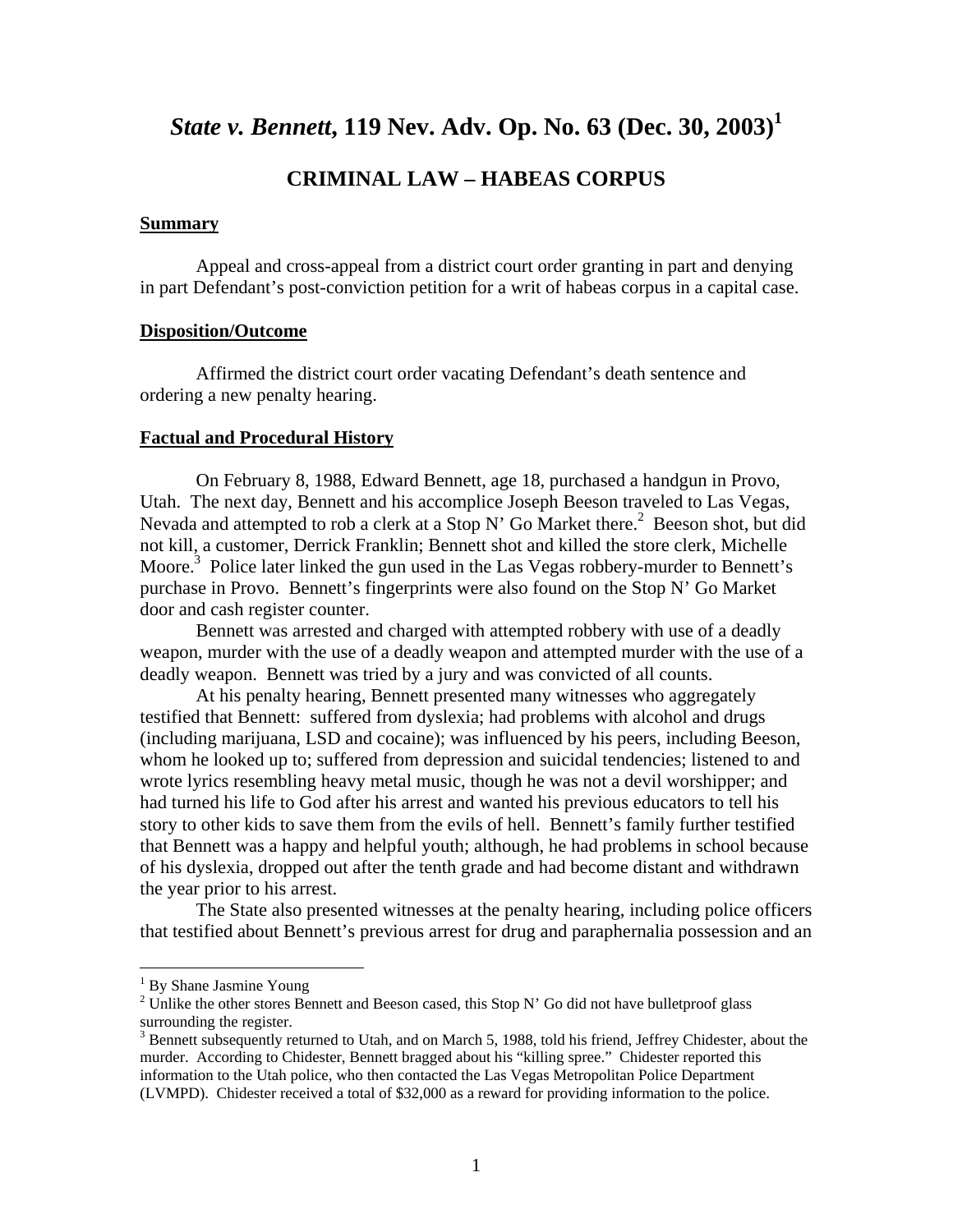incident wherein Bennett and Beeson were driving and Bennett shot a pellet gun at two boys as they walked on the street. Several items were also presented, including witchcraft books, handwritten song lyrics discussing death and killing and heavy metal music cassettes. Each of these items was discovered during a warranted search of Bennett's Utah home. Jeffrey Chidester also testified to what Bennett told him about the crimes.4

 At the conclusion of the penalty hearing, the jury found four aggravating circumstances or "aggravators": (1) in committing the murder, Bennett knowingly created a great risk of death to more than one person; (2) the murder was committed while Bennett was engaged in the commission of a burglary; (3) the murder was committed while Bennett was engaged in attempted robbery; and (4) the murder was committed "at random and without apparent motive." The jury found three mitigating circumstances: (1) Bennett's lack of a criminal history; (2) Bennett's youth; and (3) Bennett's alcohol and drug usage. The jury determined that the aggravating circumstances outweighed the mitigating circumstances and rendered a verdict of death.

 On July 7, 1998, after his direct appeal was unsuccessful and his petition for postconviction relief was dismissed, Bennett filed a second post-conviction petition for a writ of habeas corpus in the district court.<sup>5</sup> The district court determined that Bennett had demonstrated good cause and prejudice to overcome the procedural bars due to: (1) violations of *Brady v. Maryland*<sup>6</sup>; and (2) the district court's denial of his request for an investigator to assist prior post-conviction counsel. The district court vacated Bennett's death sentence, granted a new penalty hearing, and presumably dismissed the remainder of Bennett's claims.<sup>7</sup>

 Chief Justice Agosti, with Justices Rose, Leavitt and Maupin concurring, affirmed the district court's order vacating Bennett's death sentence and ordering a new penalty hearing. The court held that, in light of the erroneous finding of the "at random and without apparent motive" aggravator and the State's *Brady* violations, it was unable to conclude beyond a reasonable doubt that the jury would have returned a verdict of death in the absence of such errors.

#### **Discussion**

 $\overline{a}$ 

#### The Invalid "At Random and Without Apparent Motive" Aggravator:

 Bennett challenged the last three aggravators, and the court found that the challenge to the "at random and without apparent motive" aggravator had merit.<sup>8</sup>

<sup>&</sup>lt;sup>4</sup> Although, Chidester admitted that he had ingested drugs after Bennett confessed to him.

<sup>&</sup>lt;sup>5</sup> To demonstrate good cause and prejudice to overcome the procedural bars, Bennett claimed that the State had violated *Brady v. Maryland,* 373 U.S. 83 (1963), that his first post-conviction counsel was ineffective in failing to assert an absence of mitigating evidence at his penalty hearing, and that the district court erred in preventing first post-conviction counsel from investigating the case.

 $6\overline{37}3$  U.S. 83 (1963).

 $7$  The State appealed the district court's decision vacating Bennett's death sentence and ordering a new penalty hearing. Bennett cross-appealed the denial of the remainder of his claims. 8 On direct appeal, Bennett unsuccessfully challenged the same three aggravators. *See* Bennett v. State, 106

Nev. 135, 787 P.2d 797 (Nev. 1990) ("Bennett I"), overruled in part by Leslie v. Warden, 118 Nev. 773, 50 P.3d 440 (Nev. 2002).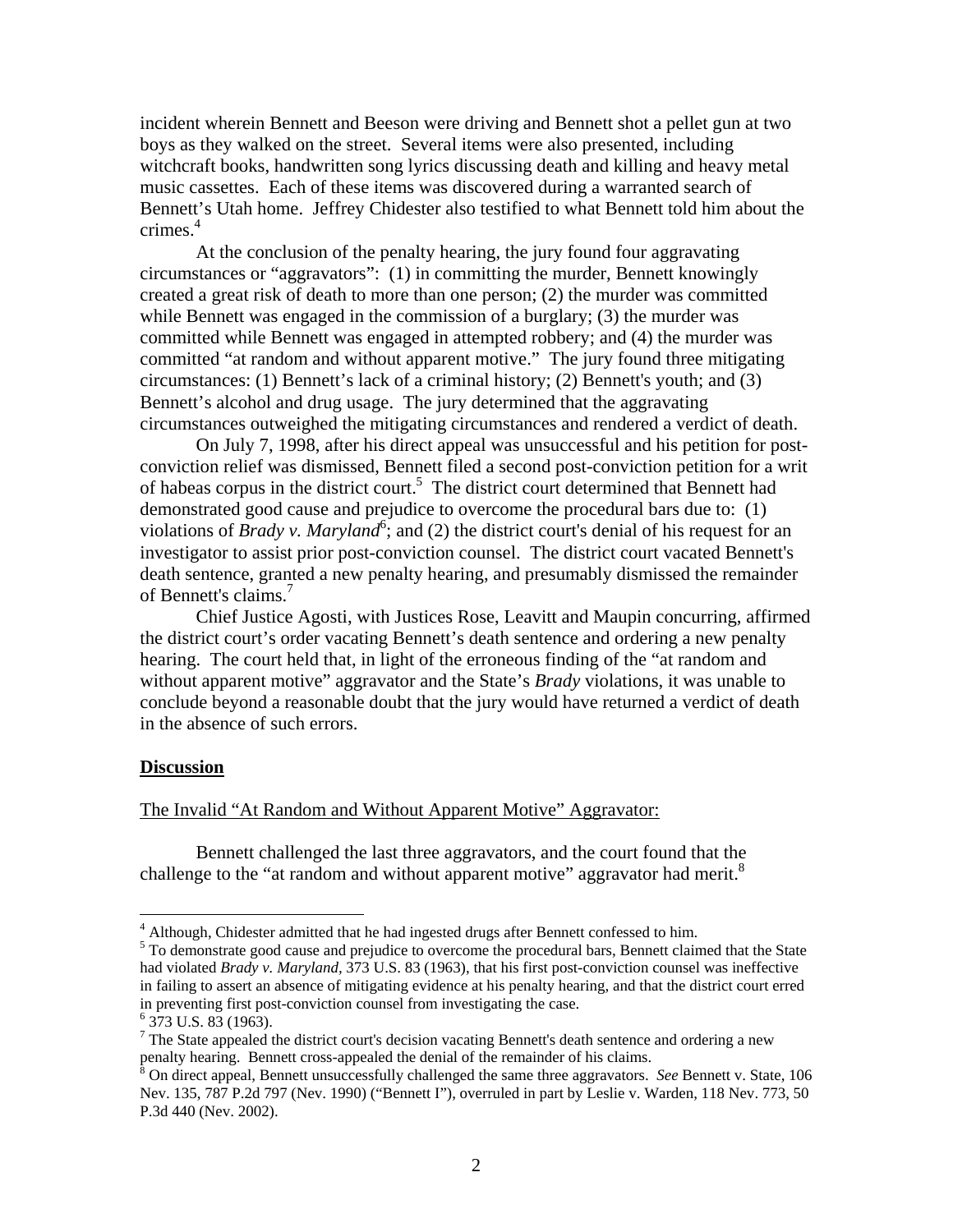Although Bennett had previously challenged this aggravator on direct appeal, the court, in *Leslie v. Warden*, subsequently held that the 1990 opinion ("Bennett I") affirming Bennett's conviction and sentence overstated the applicability of this aggravator to robbery-related killings.<sup>9</sup> Leslie consequently overruled the Bennett I decision on this issue.<sup>10</sup> Under these circumstances, the court declined to apply the doctrine of the law of the case (upon which the State relied) because to do so would unfairly impose a legal application upon Bennett that was expressly overruled.<sup>11</sup>

 According to the court, the facts of this case did not support the finding that Bennett killed the store clerk at random and without apparent motive. To show that Bennett unnecessarily killed the clerk in connection with the robbery is insufficient to prove that the murder was committed at random and without apparent motive.<sup>12</sup> As evidenced through shooting both the clerk and the only other customer in the store, the motive to kill was apparent: to complete the robbery and leave no witnesses.<sup>13</sup> In addition, Bennett and Beeson cased other stores but left because bulletproof glass surrounded the cash register. This reflected purposeful, not random, behavior.<sup>14</sup>

 Bennett raised this claim in an untimely and successive post-conviction habeas petition.<sup>15</sup> Nonetheless, the court concluded that the finding of the improper aggravator, combined with the prejudicial impact of the *Brady* violations (identified below), so undermined the reliability of the jury's sentencing determination that the application of the procedural bars to preclude consideration of Bennett's claim would amount to a fundamental miscarriage of justice.

#### The State's Appeal – *Brady* Claims:

 The court conducted a *de novo* review to determine if the district court erred in granting Bennett's petition based upon the State's alleged violations of the disclosure requirements set forth in *Brady v. Maryland*.<sup>16</sup> The court concluded that violations

 $\overline{a}$ 

 $9$  118 Nev. 773, 50 P.3d 440 (Nev. 2002). Specifically, the court held that the "aggravator is inappropriate" when it is solely based upon the fact that the killing was unnecessary to complete the robbery." *Id.* at 778, 59 P.3d at 445.<br><sup>10</sup> See *id*. at 779, 59 P.3d at 446.

<sup>&</sup>lt;sup>11</sup> See Pellegrini v. State, 117 Nev. 860, 885, 34 P.3d 519, 535-36 (Nev. 2001) (recognizing the court's "discretion to revisit the wisdom of its legal conclusions when it determines that further discussion is warranted").<br><sup>12</sup> See Leslie, 118 Nev. at 779, 59 P.3d at 446.

<sup>&</sup>lt;sup>13</sup> The State also had evidence of this motive from a jailhouse informant, discussed later, who reported that Beeson said that he and Bennett intended to kill all witnesses.

<sup>&</sup>lt;sup>14</sup> Chidester's testimony that Bennett boasted to him about a "killing spree" carried little weight because no other shootings occurred and there were no other specific facts to support it.

<sup>&</sup>lt;sup>15</sup> As such, it was Bennett's burden to demonstrate that good cause exists for raising this claim again and that prejudice would result if the claim is not considered, or absent good cause, he must show that a fundamental miscarriage of justice would result from this court's failure to consider the claim. *See* NEV. REV. STAT. 34.810; *Pellegrini*, 117 Nev. at 886-87, 34 P.3d at 537.<br><sup>16</sup> 373 U.S. 83. "*Brady* and its progeny require a prosecutor to disclose evidence favorable to the defense

when that evidence is material either to guilt or to punishment." Mazzan v. Warden, 116 Nev. 48, 66, 993 P.2d 25, 36 (Nev. 2000). "[T]here are three components to a *Brady* violation: the evidence at issue is favorable to the accused; the evidence was withheld by the state, either intentionally or inadvertently; and prejudice ensued, i.e., the evidence was material." *Id*. at 67, 993 P.2d at 37. To raise a claim in an untimely and/or successive post-conviction habeas petition, the petitioner has the burden of pleading and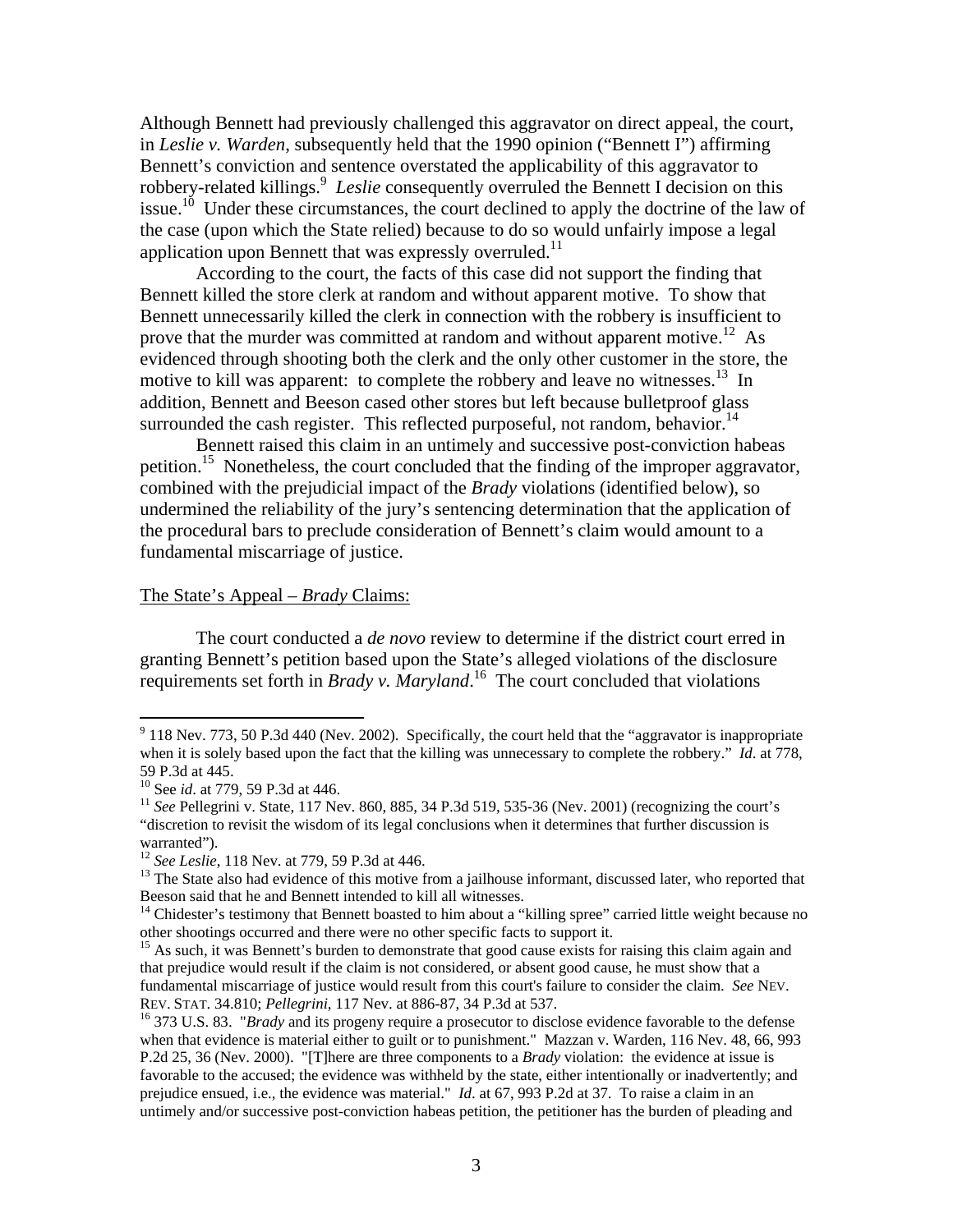occurred in regard to three items: the statement made by the jailhouse informant, Beeson's criminal records, and information that a witness was a paid informant.

 Prior to Bennett's formal sentencing, the LVMPD interviewed Richard Perkins, who, in 1988, was a fellow inmate of Beeson in the Clark County Detention Center. According to Perkins, Beeson said that: (1) he and Bennett were on drugs; (2) they went into the store with the intention to rob the clerk and had agreed to kill all witnesses in the store<sup>17</sup>; (3) Bennett shot and killed the clerk; (4) he shot the customer but did not kill him; and (5) he planned the murder of the people in the store and convinced Bennett to do the killing.

 Under *Brady*, this evidence was favorable to Bennett in that it provided mitigating evidence characterizing Bennett as a follower, with Beeson planning and instigating the murder and persuading Bennett to participate. Second, the State never produced Perkins' statement after the district court granted Bennett's motion for discovery of the statements. If the statements had been properly disclosed when the request was made, there would have been grounds for post-conviction habeas relief at that time. Third, the withholding of the evidence was material because there was a reasonable probability of a different result had there been disclosure, particularly when it is considered collectively with the other undisclosed evidence discussed below. Perkins testimony as to Beeson's admission that he planned the murder and convinced Bennett to do the killing would have corroborated Bennett and demonstrated that Beeson himself acknowledged that he had been the leader and Bennett the follower. This evidence could have been critical in the jury's decision-making process.

 The State also violated *Brady* by failing to disclose the prior criminal history contained in Beeson's juvenile records. This was mitigating evidence, favorable to the defense, in that it illustrated Beeson's criminal sophistication and lent credibility to Bennett's theory that Beeson acted as the leader in committing the crimes.

 Finally, the State failed to reveal that the Utah police had paid Chidester, a witness for the State,  $$50$  on each of four or five occasions for informant work.<sup>18</sup> The jury may have given less weight to Chidester's testimony regarding the alleged "killing spree" if the jury had information supporting the inference that Chidester could have been tempted to exaggerate information to obtain benefits, monetary or otherwise, from the police.

 Under *Brady*, these three instances of undisclosed evidence were collectively material to Bennett's case in mitigation. Considering this evidence, combined with the invalid aggravating circumstance, the court concluded that the district court correctly vacated Bennett's death sentence and ordered a new penalty hearing.

proving specific facts that demonstrate good cause and prejudice to overcome the procedural bars. *See id.*; *see also* NEV. REV. STAT. 34.726(1); NEV. REV. STAT. 34.810(3).<br><sup>17</sup> According to the court, the State should have also disclosed this evidence because it was relevant to

refute the aggravating circumstance that the murder was random and without apparent motive.<br><sup>18</sup> The State argued that it lacked actual knowledge of the evidence, but "the state attorney is charged with

constructive knowledge and possession of evidence withheld by other state agents, such as law enforcement officers." Jimenez v. State, 112 Nev. 610, 620, 918 P.2d 687, 693 (Nev. 1996) (quoting Gorham v. State, 597 So. 2d 782, 784 (Fla. 1992)). In this case, a Utah detective was aware of the evidence; therefore, the court concluded that it was appropriate to charge the State with constructive knowledge.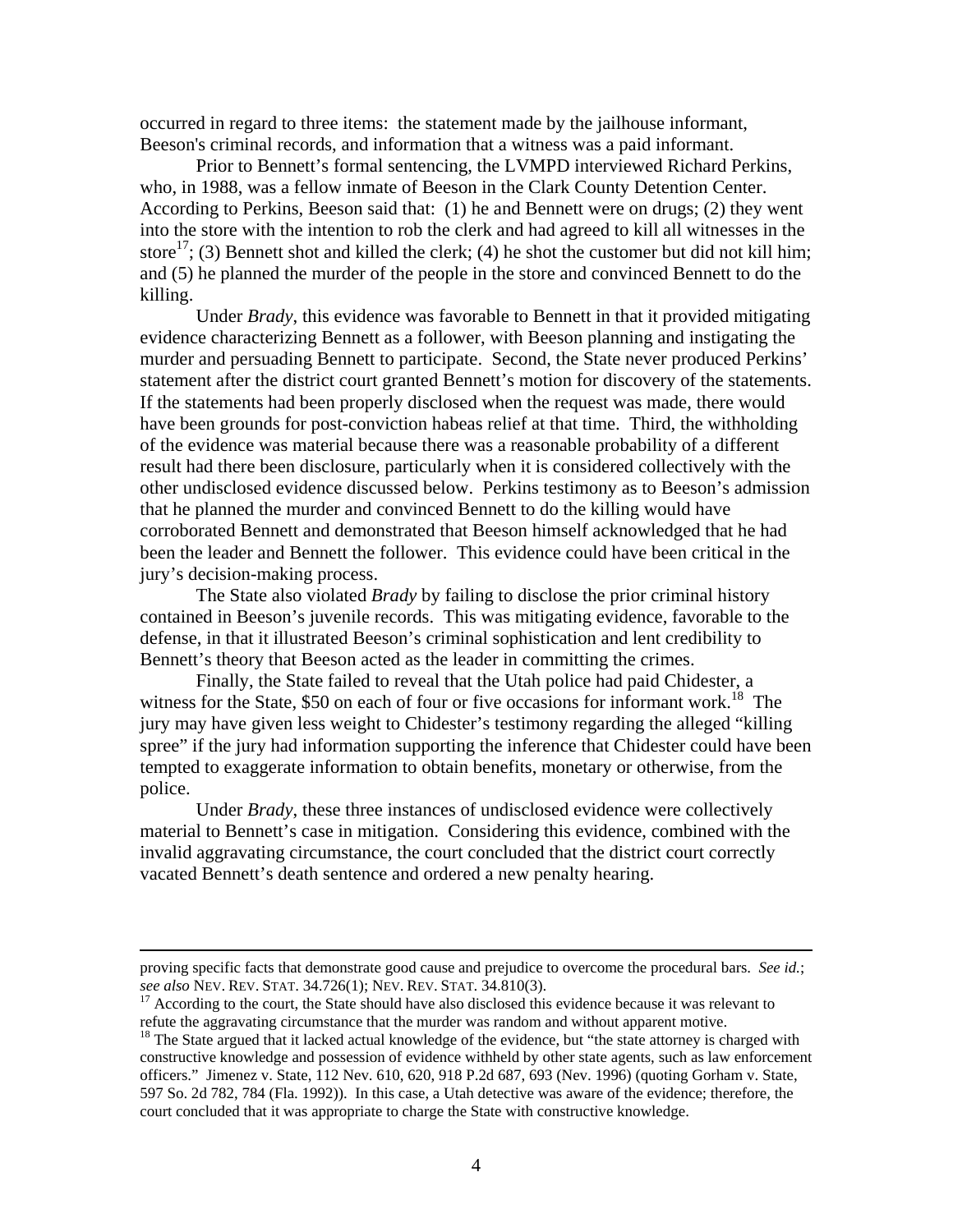Bennett also claimed that the State violated *Brady* with respect to other items of evidence, including: (1) Beeson's medical records; (2) Beeson's refusal to take a polygraph test; (3) the prosecutor's conversations with an eyewitness; (4) a crime lab report regarding gunpowder burns; and (5) a picture of a shoeprint. The court concluded that the State did not violate *Brady* in these respects.<sup>19</sup>

#### Reweighing/Harmless Error:

 "[T]he Federal Constitution does not prevent a state appellate court from upholding a death sentence that is based in part on an invalid or improperly defined aggravating circumstance either by reweighing of the aggravating and mitigating evidence or by harmless error review  $\dots$ ."<sup>20</sup> In reweighing, the court disregarded the invalid aggravating circumstances and reweighed the remaining permissible aggravating and mitigating circumstances.

Considering the remaining aggravators, the mitigating evidence that the jury heard, and the undisclosed mitigating evidence that the jury did not hear, particularly the evidence regarding Beeson's dominant role in the crimes, the court could not conclude beyond a reasonable doubt that the jury would have imposed the death penalty in the absence of the erroneous aggravator and the State's *Brady* violations. The court therefore affirmed the district court's order vacating Bennett's sentence of death and ordering a new penalty hearing.

#### Bennett's Cross-Appeal – Other Claims:

 Bennett raised many other claims in his petition. Some claims had been previously addressed and rejected on direct appeal. As such, there doctrine of the law of the case prevented relitigation of these claims.<sup>21</sup> The petition also raised a number of claims that should have been raised on direct appeal. These claims were waived pursuant to NRS 34.810(3) because Bennett failed to demonstrate good cause and prejudice for failing to raise them earlier.

#### **Dissent**

<u>.</u>

#### GIBBONS, J., concurring in part and dissenting in part:

 Justice Gibbons concurred that the majority's decision based upon the holding of *Leslie*. However, because of the "undisputed" procedural bars, he dissented from the majority's conclusion that the court should address the merits of the case and affirm the district court's grant of a new penalty hearing. Instead, Justice Gibbons would have reinstated the death penalty.

## BECKER, J., dissenting:

<sup>&</sup>lt;sup>19</sup> Bennett either failed to show that the State had a duty to disclose the evidence or that he was prejudiced by the nondisclosure.

 $20$  Clemons v. Mississippi, 494 U.S. 738, 741 (1990).

<sup>21</sup> *See* Hall v. State, 91 Nev. 314, 535 P.2d 797 (Nev. 1975); *cf.* NEV. REV. STAT. 34.810(3).